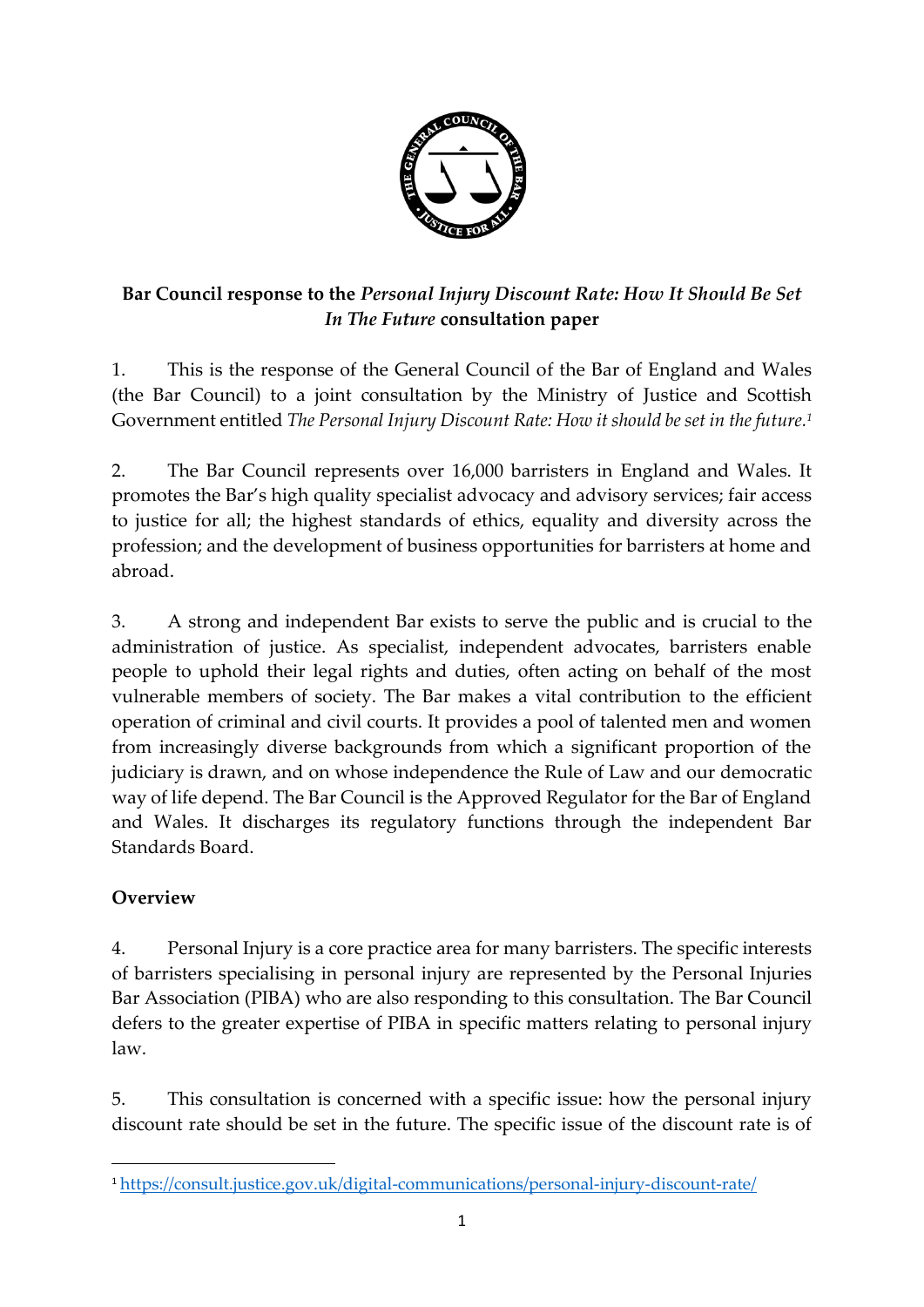importance to the Bar in general, and the Bar Council in particular. There are many barristers who practice in civil litigation for whom personal injury is a part, but not a predominant part of their practice. More importantly, the operation of the discount rate is central to the principle of '100% compensation' – to put an injured party back in the position it would have been in had the wrongful act not occurred - is not only a particular aspect of personal injury law, but of general significance as a central tenet of the law of damages.<sup>2</sup> The Bar Council notes that in her 'Foreword' to the consultation the Lord Chancellor restates that she remains "*absolutely committed to the principle of full compensation – the '100% principle*." The Bar Council welcomes this commitment to the 100% principle which it regards as fundamental.

6. The Bar Council notes that the present consultation follows two previous consultations on 'the legal framework' of the discount rate and the methodology for setting the rate.<sup>3</sup> In broad terms, the Bar Council notes that policy formulation following these consultations was problematic because of "*the widely diverging views … expressed by different interest groups*" and the lack of consensus. The Bar Council notes that although the consultation on the legal framework closed on 7 May 2013, the Government's response was not published until March 2017. The lack of consensus and a broad range of views on the discount rate is reflected in the Bar Council's and PIBA's own experience. At various points in its response to this consultation PIBA notes the wide ranging views held by its members. The Bar Council shares this assessment. In particular, both PIBA and the Bar Council consider that it would be inappropriate to set out any position in relation to changes to the current law which are policy matters for the Government, and Parliament.

7. Lawyers do not provide financial or investment advice to their clients. In cases involving catastrophic injury advice is often sought from an independent financial adviser, who is likely to give specific advice on the likely rate of return on lump sum compensation and the advisability of periodical payment orders (PPOs). Financial advice is very often taken only *after* settlement terms have been agreed with the paying

 $\overline{a}$ 

<sup>&</sup>lt;sup>2</sup> The classic formulation of the rule is as set out by Lord Blackburn in the Court of Appeal in *Livingston v Raywards Coal Company* (1880) 5 App Cas. 25 at 39: "*that, where any injury is to be compensated by damages, in settling the sum of money to be given for reparation of damages you should nearly as possible get that sum of money which will put the party who has been injured, or who has suffered, in the same position as he would have been in if he had not sustained the wrong for which he is now getting his compensation or reparation*." Livingston was not a personal injury case, it was, in fact about, damage to property caused by mining.

<sup>3</sup> The Government's responses are: *Damages Act 1996: The Discount Rate. Review of the Legal Framework*; and Damages Act 1996: The Discount Rate: How should it be set? Both available at<https://consult.justice.gov.uk/>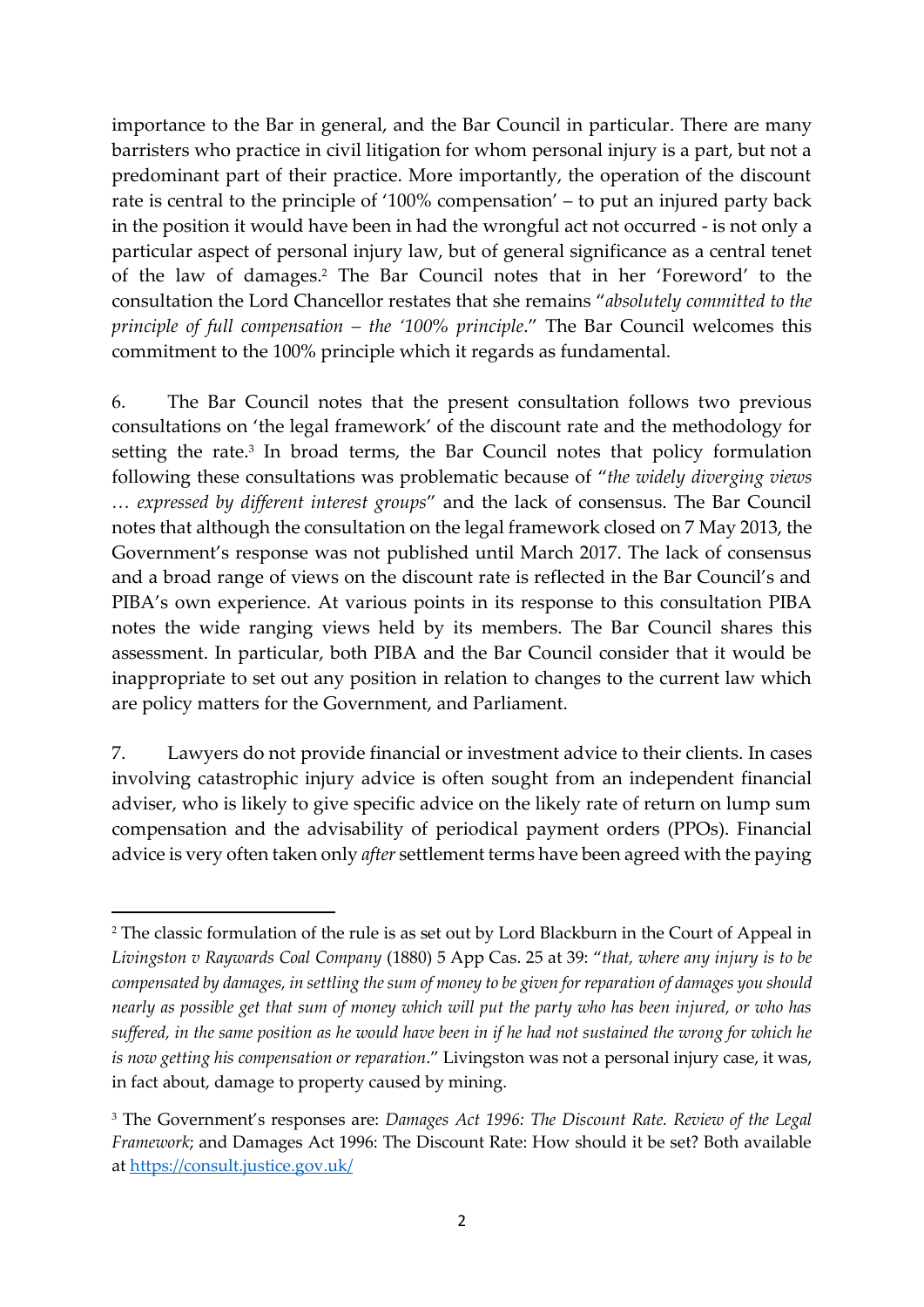party. Other stakeholders are better placed than the Bar Council to discuss the substance of financial advice given.

#### **Question 1: Do you consider that the law on setting the discount rate is defective? If so, please give reasons.**

The Bar Council does not consider that the current law in relation to the discount rate can be described as 'defective'. The current law is as set out by the House of Lords in *Wells v Wells* [1999] 1 AC 345, and the power to set the rate is set out in section 2 of the Damages Act 1996.

The Bar Council recognises that there are a wide range of views on whether or not the legal framework for setting the discount rate should be reformed. Arguments for reform broadly divide along 'party' lines, but the issue of what changes should be made and why are essentially policy matters for the Government, about which the Bar Council does not have a position.

#### **Question 2: Please provide evidence as to how the application of the discount rate creates under or over-compensation and the reasons it does so.**

The Bar Council is not in a position to provide evidence to the Government on how the current discount rate creates 'under' or 'over' compensation. However, the following broad points can be made:

- 1. It is not clear to the Bar Council how 'over' or 'under' compensation can be properly measured. As the Lord Chancellor recognises in her 'Foreword' the future is inherently uncertain, not only will prices, earnings, care costs, stocks and shares, fluctuate in value over a claimant's lifetime, but his or her personal circumstances may change.
- 2. All personal injury claimants are unique and the compensation payments they receive are designed to meet their particular circumstances. The extent to which lump sum and PPOs may meet those circumstances will vary greatly, and there may be considerable difficulty in establishing any discernible pattern as to whether or not investment choices result in 'over' or 'under' compensation.
- 3. The crucial factor which will determine whether or not lump sum compensation is sufficient to meet an injured claimant's needs is life expectancy: if the claimant lives beyond projected life expectancy there is likely to be a shortfall, hence the desirability of PPOs in catastrophic injury claims.
- 4. The Bar Council notes PIBA's observation that investment advice given during a period when the discount rate did not properly 'mirror' investment returns on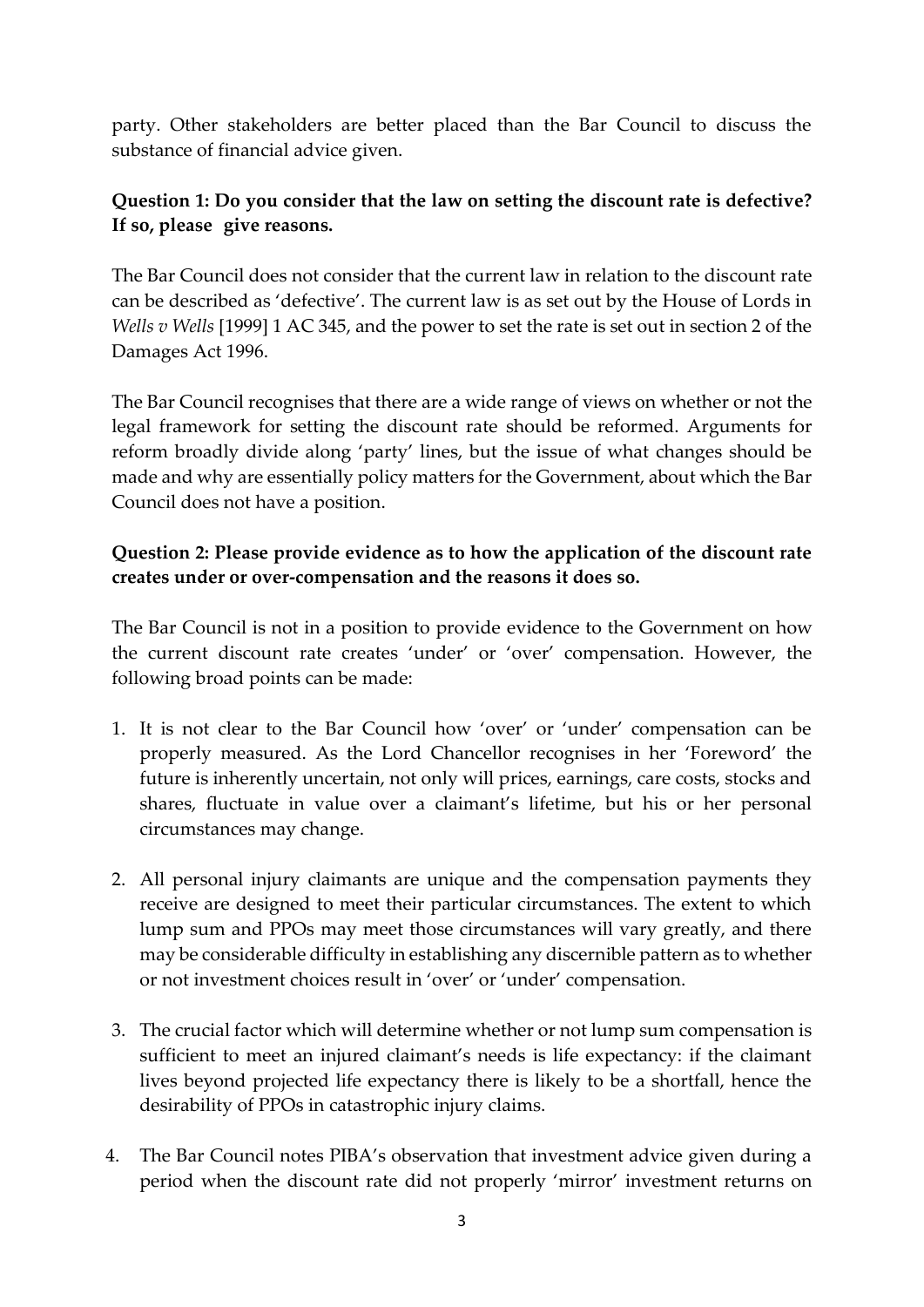Index-Linked Government Securities (ILGS) may be of limited assistance to the Government. In this regard, the Bar Council notes that the current discount rate of -0.75% does not reflect current ILGS rates which are lower.

### **Question 3: Please provide evidence as to how during settlement negotiations claimants are advised to invest lump sum awards of damages and the reasons for doing so.**

The Bar Council would defer to other stakeholders who are better placed to answer this question

**Question 4: Please provide evidence of how claimants actually invest their compensation and their reasons for doing so.**

The Bar Council would defer to other stakeholders who are better placed to answer this question.

**Question 5: Are claimants or other investors routinely advised to invest 100% of their capital in ILGS or any other asset class? Please explain your answer. What risks would this strategy involve and could these be addressed by pursuing a more diverse investment strategy?**

The Bar Council would defer to other stakeholders who are better placed to answer this question.

**Question 6: Are there cases where PPOs are not and could not be made available? Are there cases where a PPO could be available but a PPO is offered and refused or sought and refused? Please provide evidence of the reasons for this and the cases where this occurs.**

The Bar Council notes those situations referred to by PIBA in its response. Clearly there are situations when injured claimants seek PPOs but are refused. In summary:

- 1. A court may not make a PPO unless satisfied that the continuity of payments is reasonably secure, s2(3) Damages Act 1996.
- 2. PPOs may be inappropriate in cases where there are liability limits in the defendants' insurance policies.
- 3. There are specific issues in relation to the medical protection bodies who insure GPs: the Medical Protection Society ('MPS') is self-funding and PPOs are not available, and the Medical Defence Union ('MDU') has limited liability cover as in 2 above.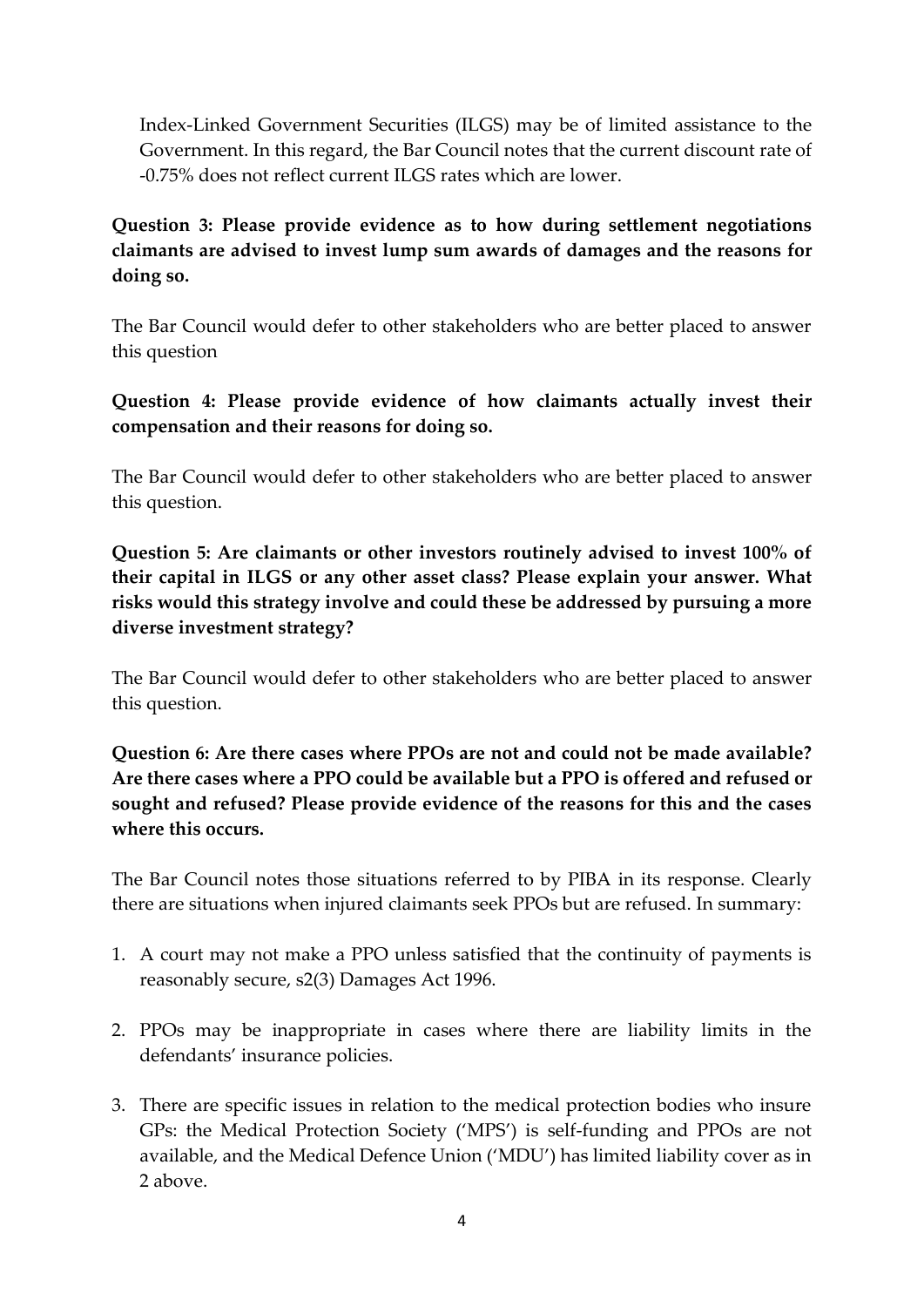- 4. The Bar Council is also aware that there is uncertainty about the continuing role of foreign road traffic insurers to provide certainty of payment post-Brexit.
- 5. PPOs are usually limited to catastrophic injury cases, and that settlement is usually achieved on the basis of a lump sum payment and a PPO for future care and case management.
- 6. In catastrophic injury cases most claimants will be advised to offer a PPO to meet future care needs when these are substantial. In many cases defendants offer lump sum payments or refuse to agree PPOs. The reasons why defendants refuse PPOs is obviously a matter which they can address in their responses to this consultation.

# **Question 7: Please provide evidence as to the reasons why claimants choose either a lump sum or a PPO, including where both a lump sum and a PPO are included in a settlement.**

The Bar Council is not able to provide evidence in relation to the reasons given by claimants for choosing lump sums or PPOs by reference to individual cases, however, there are a number of factors that are taken into account in determining the basis of settlement:

- 1. PPOs are usually only considered in the most severe cases, in particular when there are large claims for future care and case management.
- 2. In many cases PPOs will be limited to future care and case management and other heads of loss will be compensated by way of lump sum.
- 3. PPOs are attractive to claimants because of the certainty they provide for tax-free regular payments over the claimant's lifetime.
- 4. PPOs in relation to future care are particularly successful as they are index linked to carer's earnings under ASHE 6115. An appropriate index needs to be available to give certainty that the 100% compensation principle will be met. Other heads of loss, such as therapies or Court of Protection and Deputyship costs, are rarely linked to an appropriate (earnings) index (e.g. ASHE 222 for therapies), and therefore less commonly subject to PPOs.
- 5. An important factor in many maximum severity claims is accommodation costs. Because of the way such claims are calculated in accordance with the decision in *Roberts v Johnstone*, claimants require significant lump sum awards in order to purchases suitable accommodation. It is typical to use sums compensated by way of pain, suffering and loss of amenity (PSLA), future earnings, miscellaneous costs,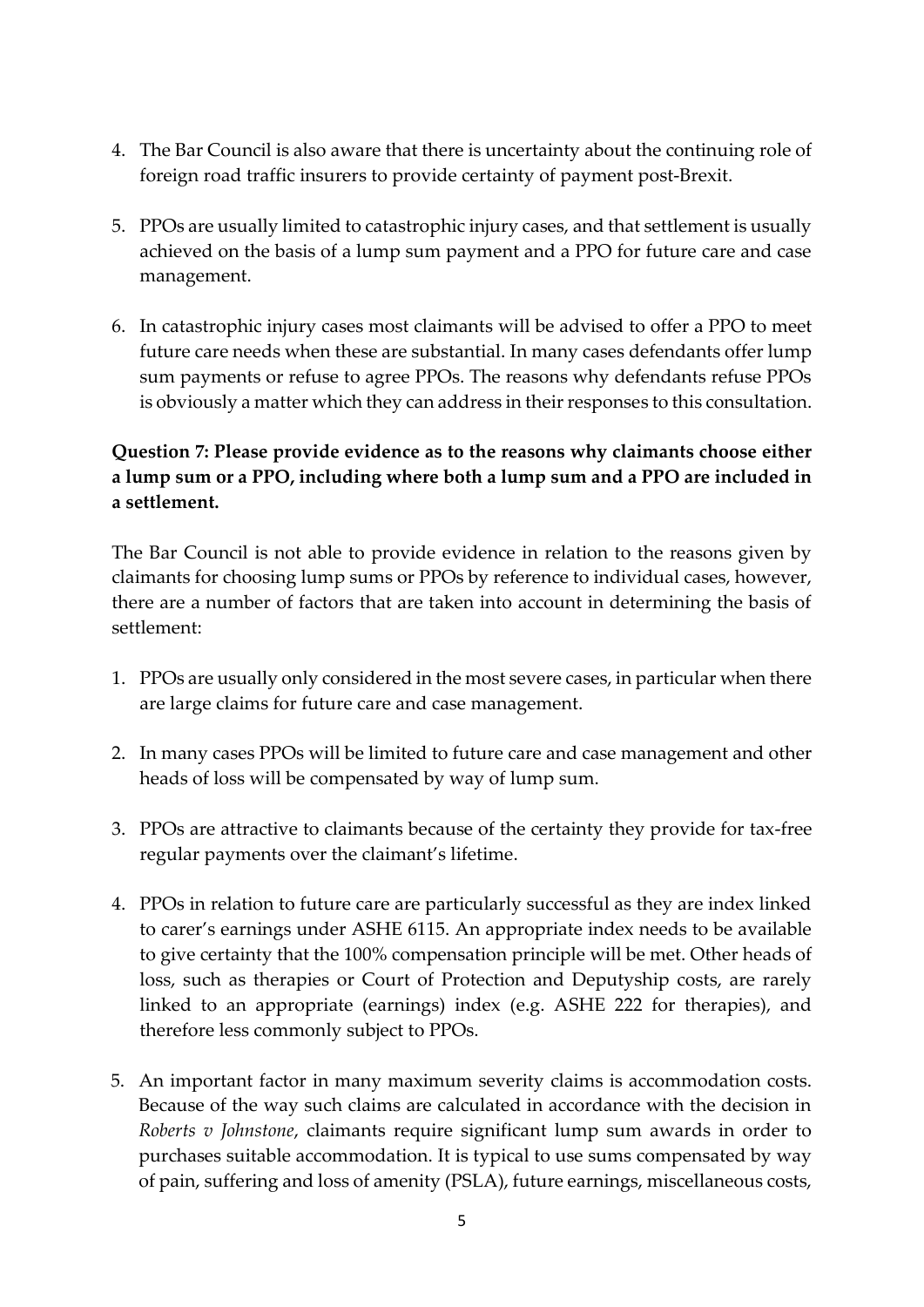and holiday costs etc to provide the lump sum. Effectively *Roberts v Johnstone* operates to 'ring fence' part of a claimant's lump sum award.

- 6. PPOs for substantial awards are a suitable mechanism for compensating claimants when resolution is achieved on a full or near full liability basis. Where a claim is compromised on a partial liability basis a lump sum may be more appropriate than a PPO. In such cases claimants often need a degree of flexibility to use the lump sum award to fund a private care regime, having regard to 'top up' care being provided by the state.
- 7. As PIBA has pointed out some claims are not suitable for PPOs because future costs are likely to be sporadic and/or not capable of being fixed to any particular index, for example prosthetic costs.
- 8. The Bar Council agrees with PIBA that there is scope for developing practice in relation to applying PPOs to heads of loss other than future care. The problem with such claims is identifying appropriate indexation, and the reluctance of defendants to agree such PPOs.

### **Question 8: How has the number of PPOs changed over time? What has driven this? What types of claims are most likely to settle via a PPO?**

The Bar Council is not able to comment on the number of PPOs and how this has changed over time.

### **Question 9: Do claimants receive investment advice about lump sums, PPOs and combinations of the two? If so, is the advice adequate? If not, how do you think the situation could be improved? Please provide evidence in support of your views.**

Investment advice is usually restricted to those claimants who have suffered catastrophic injuries. Usually such advice involves consideration of a combination of lump sum payment and PPOs, having particular regard to how the needs of the claimant are best met in his/her individual circumstances, and how lump sum payments or PPOs for each individual heads of loss are appropriate to meet those needs.

The Bar Council is not in a position to comment on the adequacy of financial advice, and have no recommendations to make in this regard.

**Question 10: Do you consider that the present law on how the discount rate is set should be changed? If so, please say how and give reasons.**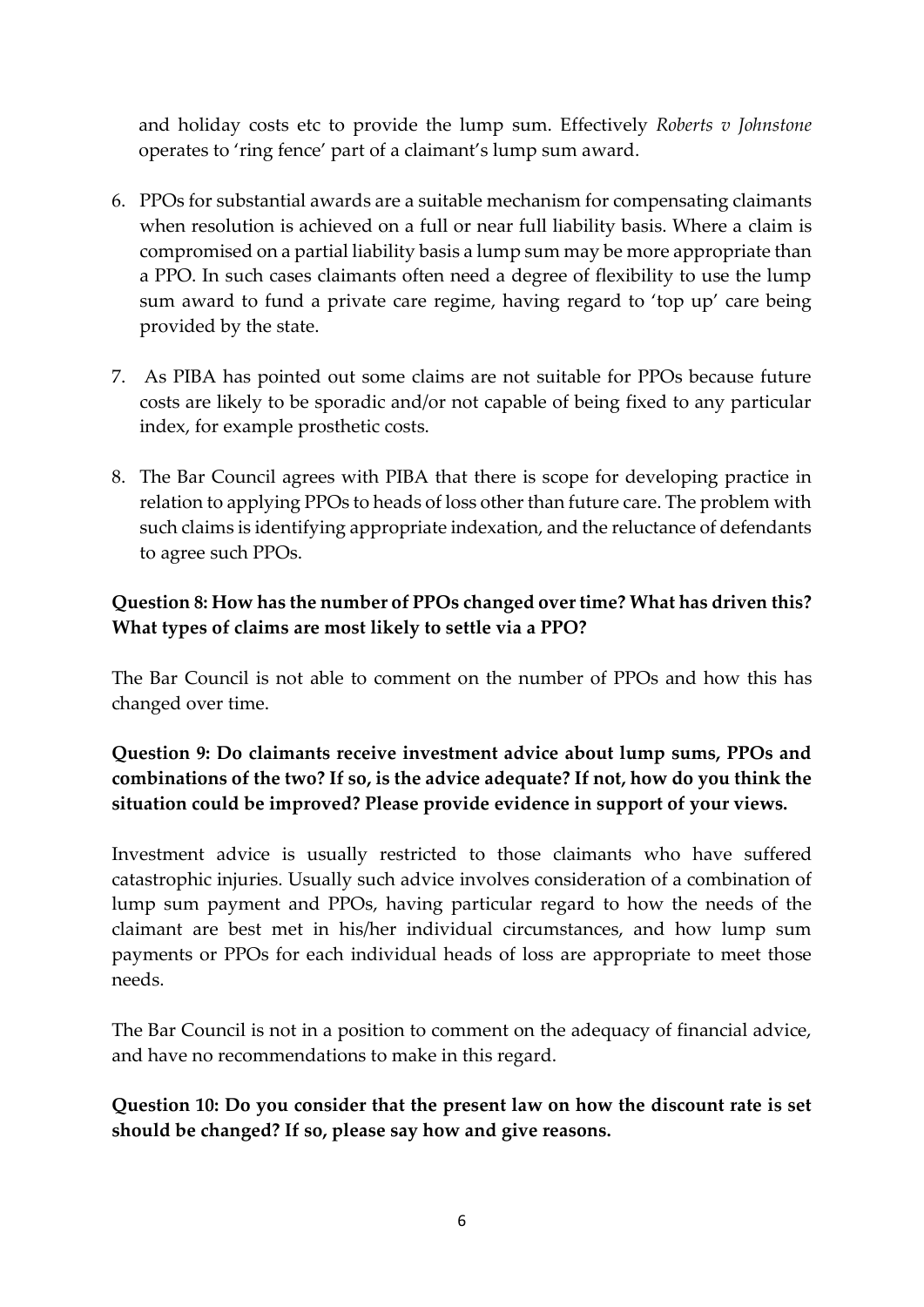The Bar Council considers that it is in a position to discuss the current law in relation to the discount rate, but would defer to the Government in terms of any policy decisions to be made or not made in relation to reform of the current law.

The Bar Council notes that hitherto there has been little consensus between stakeholders about how the law should be reformed. In the consultation Government sets out five main criticisms of the current law:

- 1. Assuming a very low risk approach over-compensates claimants "*because they are not, as a class, as risk averse as is assumed in the setting of the rate*".
- 2. 'Risk free' investments protect vulnerable claimants but over-compensates other claimants who are not as risk averse and will earn higher returns on their investments.
- 3. In practice, claimants do not invest in ILGS, and therefore to base a discount rate on ILGS is unrealistic; the rate should be based on "*what they do invest or are advised to invest*".
- 4. Returns on ILGS are not an appropriate rate as the ILGS market is distorted by special factors that do not apply to personal injury claimants.
- 5. A negative discount rate must be flawed on the basis that '*it would be irrational to pursue an investment strategy with certainty of loss*'.
- 6. Parliament, unlike the courts, is in a position where it can take into account the potential impact of changes to the discount rate on insurers, local authorities, and the health service. Parliament can decide how "*the balance to be struck between different interests".*

The Bar Council makes no submission on whether or not or how the current law should be changed, but makes the following observations on these particular points:

1. In relation to 1 and 2 *Wells v Wells* assumes that claimants are risk averse, but the Government considers that this assumption can be questioned by way of evidence. The Bar Council is not in a position to provide such evidence itself, and would defer further comment on this aspect of the consultation until the Government's response is published. The Bar Council anticipates that the Government will publish the data relied upon and the methodology used to substantiate any conclusions reached in relation to 1 and 2. Unless supported by such evidence points 1 and 2 will be unsustainable.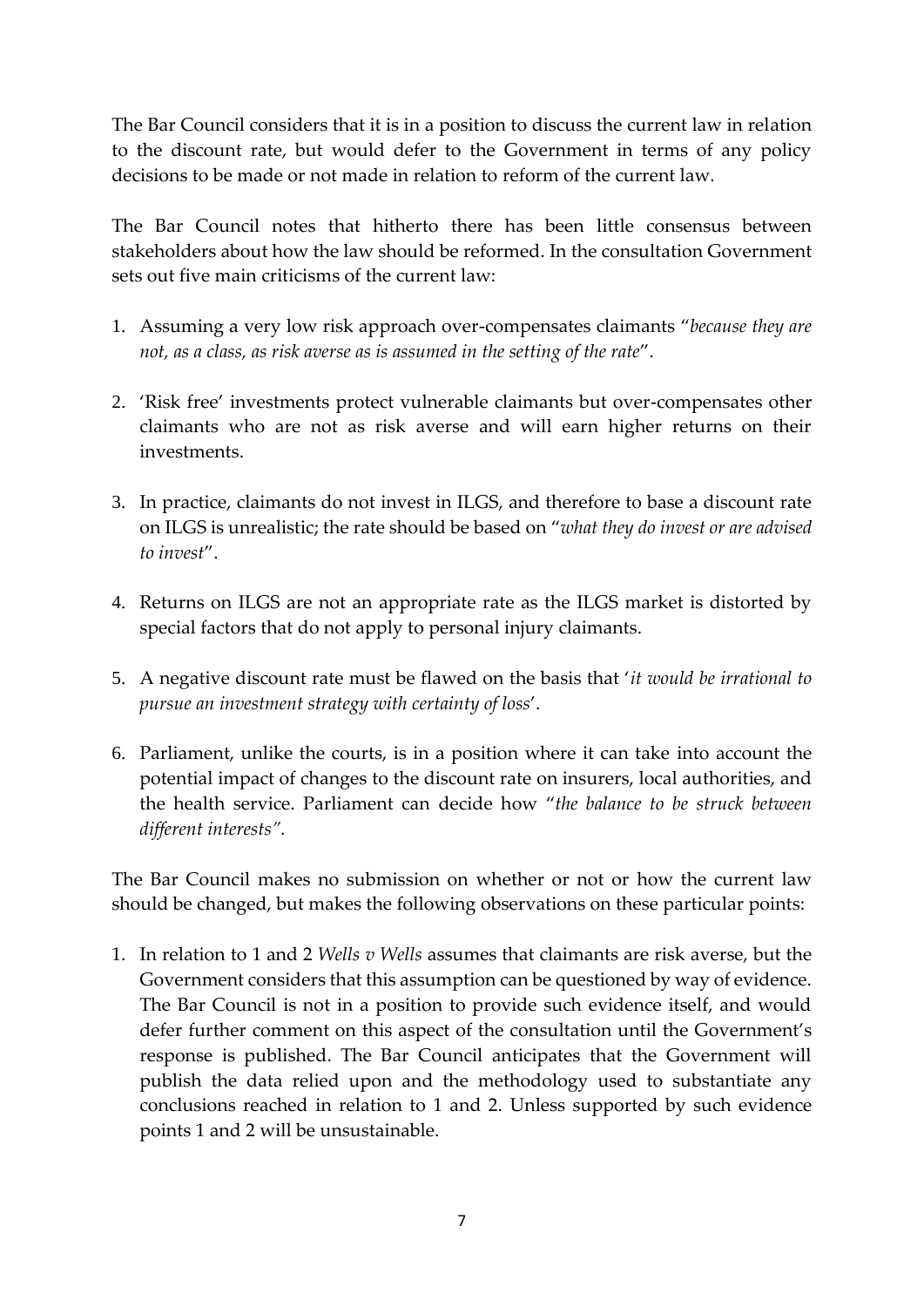- 2. The Government is aware that advice given in relation to investment prior to the change in the discount rate has to be considered in the particular context that the discount rate at 2.5% has for a long time not reflected returns on ILGS. The more pertinent question may be what the appropriate advice is now or what advice would be given if the discount rate did properly mirror returns on ILGS?
- 3. The current methodology for setting the discount rate was the subject of a previous consultation, and that the Ministry of Justice obtained advice from an expert panel in October 2015. The Bar Council would defer to the experts on the suitability of fixing the discount rate by reference to ILGS.
- 4. The Bar Council notes the particular issues that arise in relation to a negative discount rate, but note that setting the rate at such a level reflects the current legal framework as is made clear by the Lord Chancellor in her statement of reasons. If the legal framework is to be changed, the primary policy considerations for the Government are as set out above: (i) whether or not the assumption that claimants are not as risk averse as assumed in *Wells v Wells* should be displaced; and (ii) whether or not the discount rate should be fixed by reference to ILGS.
- 5. The matters identified in 4 above are proper considerations for Parliament, and it is for Parliament to decide how any reform of the law may take into account the interests of claimants and defendants.
- 6. The Bar Council observes that it is the Government's express intention that any proposed reform will be consistent with the 100% principle. To a large extent the Government's ability to propose reform that is consistent with this principle will depend on the evidence obtained during the course of this consultation, and the Bar Council would welcome the opportunity to give further consideration to the analysis of such evidence in due course.

**Question 11: If you think the law should be changed, do you agree with the suggested principles for setting the rate and that they will lead to full compensation (not under or over compensation)? Please give reasons.**

The Bar Council's observations on this subject are as set out in answer to Question 10 above.

**Question 12: Do you consider that for the purposes of setting the discount rate the assumed investment risk profile of the claimant should be assumed to be:**

- **(a) Very risk averse or "risk free" (Wells v Wells)**
- **(b) Low risk (a mixed portfolio balancing low risk investments)**
- **(c) An ordinary prudent investor**
- **(d) Other.**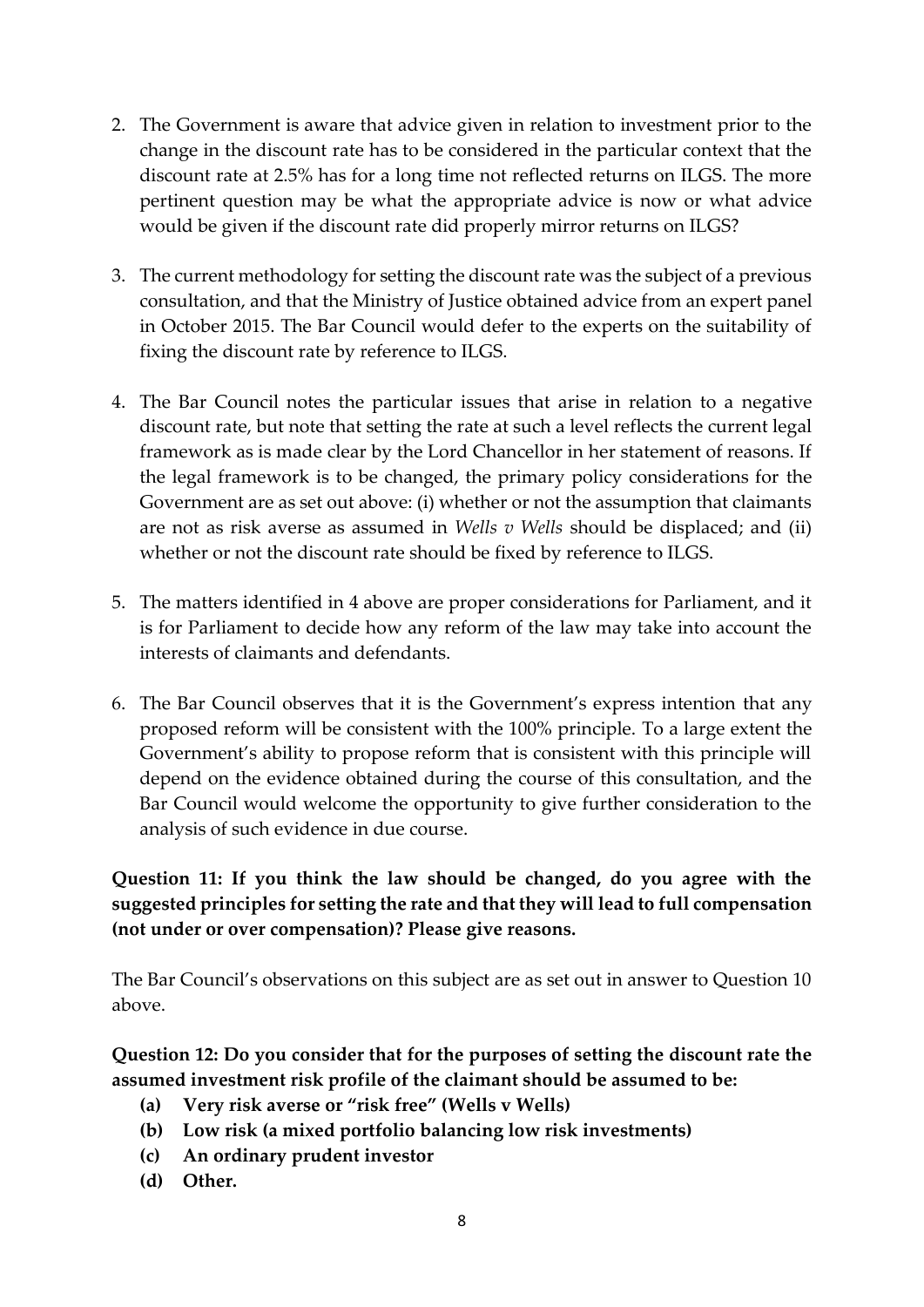#### **Please give reasons.**

The Bar Council notes the Government's desire to obtain empirical evidence on the risk behaviour of claimants, and the Bar Council would welcome the further opportunity to comment on such evidence.

**Question 13: Should the availability of Periodical Payment Orders affect the discount rate? If so, please give reasons. In particular:**

- **Should refusal to take a PPO be taken as grounds for assuming a higher risk appetite? If so, how big a difference should this make to the discount rate?**
- **Should this assumption apply in cases where a secure PPO is not available?**

The Bar Council does not consider that the availability of PPOs should affect the basis upon which the discount rate is set:

- 1. It would only be appropriate for the Government to take into account the availability of PPOs in setting the discount rate if there was a comprehensive and robust system by which claimants would routinely have PPOs for future loss. However, this is not the system we have at present when PPOs are very often resisted by defendants; and when PPOs are used they are very often limited to the most severe cases and, even then, only in relation to future care.
- 2. Current practice is that PPOs are used in the most severe cases where the investment decisions made by the claimant reflect long term care needs. It is highly unlikely that such claimants would consider a lump sum rather than a PPO because they have an 'appetite' for risk. Such decisions would reflect the nature of the investment advice given.
- 3. Current practice is that most claimants who have a PPO will also receive a lump sum. The Bar Council doubts that there is any binary choice between 'lump sum' or PPO: for reasons that we have already set out some heads of loss do not fit easily within the framework of PPOs, and accommodation and other needs mean that a lump sum is required. There is a real issue about the efficacy of PPOs when a claimant does not achieve resolution of the claim on a full liability basis.
- 4. The Bar Council agrees with PIBA that a 'two tier system' by which different discount rates may apply when a PPO is either in place or not is potentially discriminatory and likely to result in unwelcome satellite litigation.

**Question 14: Do you agree that the discount rate should be set on the basis that claimants who opt for a lump sum over a PPO should be assumed to be willing to take some risk? If so, how much risk do you think the claimant should be deemed**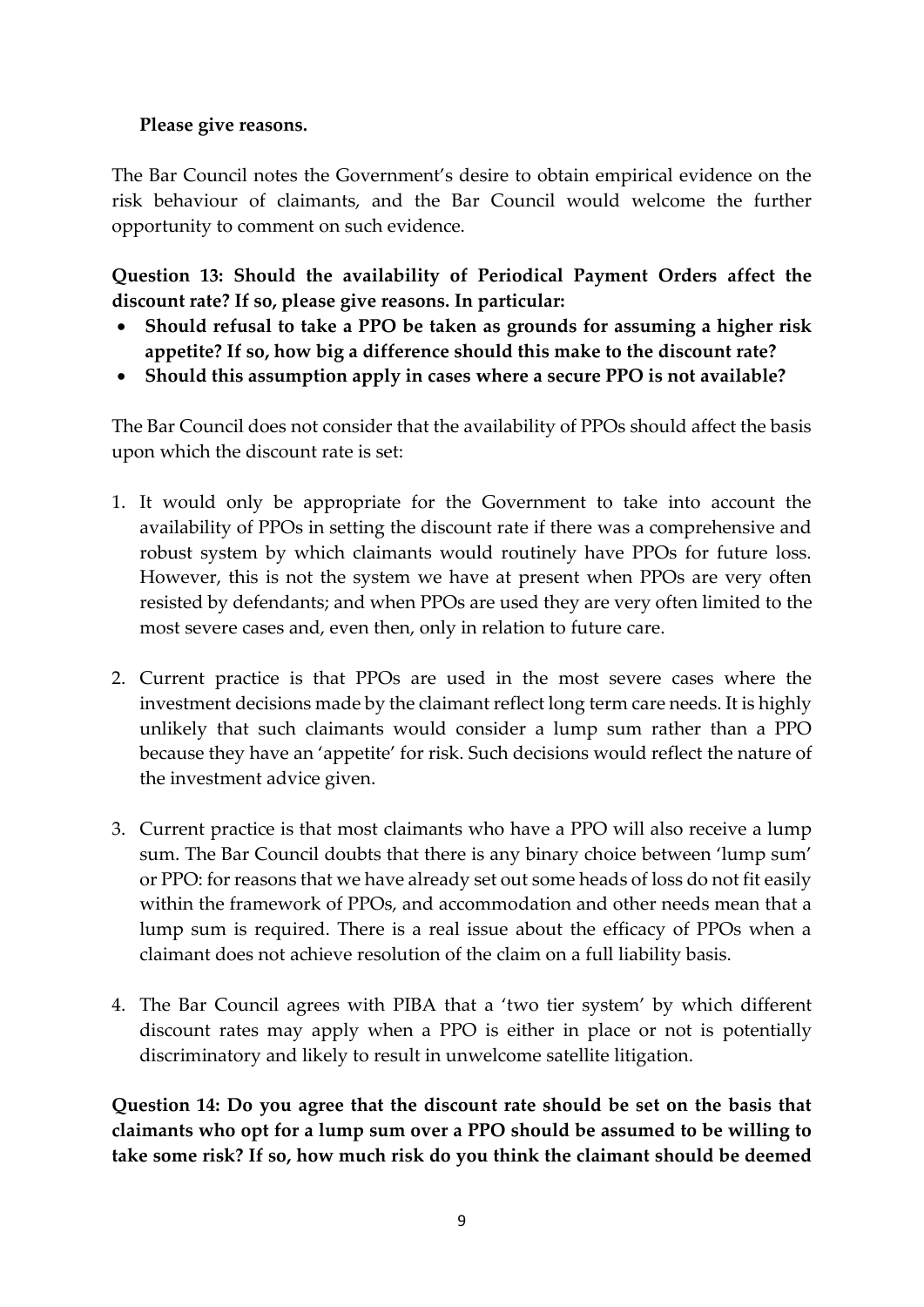#### **to have accepted? Please also indicate if you consider that any such assumption should apply even if a secure PPO is not available. Please give reasons.**

The Bar Council does not agree that the discount rate should be set on the basis that claimants who opt for a lump sum over a PPO should be assumed to be willing to take some risk - see the answer to Question 13 above. Claimants who opt for a lump sum over a PPO will have a wide variety of reasons not solely related to risk.

# **Question 15: Do you consider that different rates should be set for different cases? Please give reasons. If so please indicate the categories that you think should be created.**

The Bar Council notes that there are different views about the suitability of different rates for different cases, and is not in a position to make any specific recommendations. If the Government were to decide that different rates should apply to different cases, it is essential to ensure that any distinction made between cases still adheres to the 100% compensation principle. The application of different rates to different cases may result in increased litigation. If such a policy were to be implemented either by rule change or primary legislation, careful consideration will need to be given as to how cases are appropriately differentiated. The Bar Council would welcome the opportunity to comment on such rule changes should this policy be pursued.

### **Question 16: Please also indicate in relation to the categories you have chosen whether there are any special factors that should be taken into account in setting the rate for that category.**

The Bar Council does not comment in relation to this question given the answer to Question 15.

### **Question 17: Should the court retain a power to apply a different rate from the specific rate if persuaded by one of the parties that it would be more appropriate to do so? Please give reasons.**

The court should have the power to apply a different rate in appropriate circumstances, but there has to be a high degree of certainty in the conduct of personal injury litigation and the application of a different rate should be limited to exceptional cases. What cases may be considered 'exceptional' are not necessarily obvious. PIBA highlights the example of claimants living abroad.

### **Question 18: If the court should have power to apply a different rate, what principles should apply to its exercise?**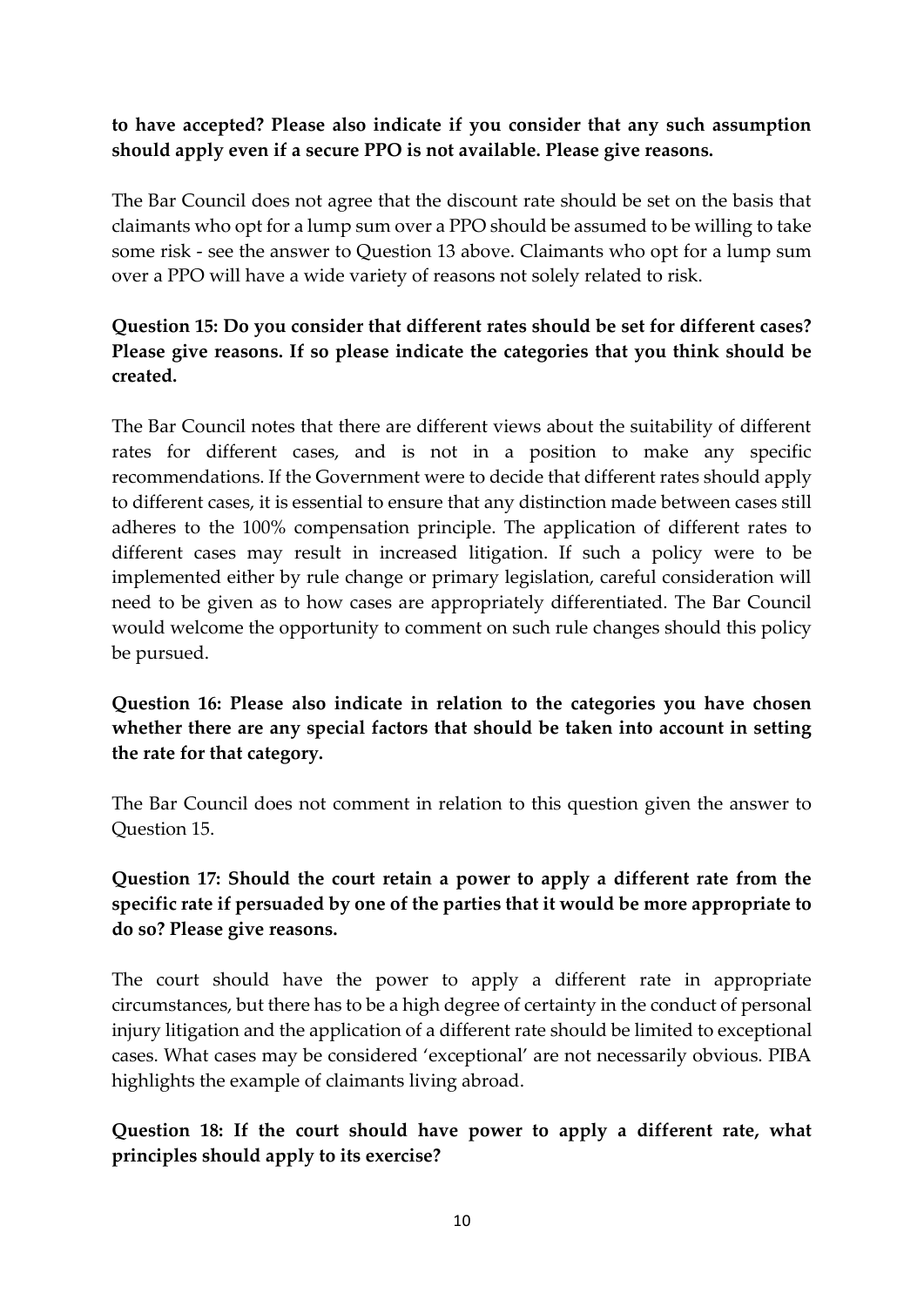If the court's power to set a different rate is limited to exceptional cases, it is not straightforward to identify broad principles should apply. However, a basic consideration may be if either party can demonstrate that it would be manifestly unjust for the specific rate to apply. In order to maintain the degree of certainty and avoid satellite litigation, the Bar Council would submit that the threshold for demonstrating such unfairness would have to be a high one.

### **Question 19: Do you consider that there are any specific points of methodology that should be mandatory? Please give details and reasons for your choice.**

The Bar Council notes the previous consultation the Government carried out in relation to methodology and the advice it has received from its expert panel. Such matters are for the appropriate experts.

### **Question 20: Do you agree that the law should be changed so that the discount rate has to be reviewed on occasions specified in legislation rather than leaving the timing of the review to the rate setter? If not, please give reasons.**

The Bar Council acknowledges that the fact that the discount rate was not changed when there was considerable evidence that it no longer reflected returns on ILGS gave rise to judicial review proceedings and the previous consultation exercises. A transparent framework for the timing of review is appropriate.

# **Question 21: Should those occasions be fixed or minimum periods of time? If so, should the fixed or minimum periods be one, three, five, ten or other (please specify) year periods? Please give reasons.**

The Bar Council has no fixed view on this issue. Review could take place either at a fixed period of time or triggered by certain measurable changes to the rate of return on, for example, ILGS.

The Bar Council agrees with PIBA that a transparent framework that allows for certainty is the most important aspect of review. The anticipation of change will drive litigation behaviour, but this is an inevitable part of litigation.

### **Question 22: When in the year do you think the review should take effect? Please give reasons.**

The Bar Council has no view on this issue.

#### **Question 23: Do you agree that the rate should be reviewed at intervals determined by the movement of relevant investments returns? If so, should this be in addition**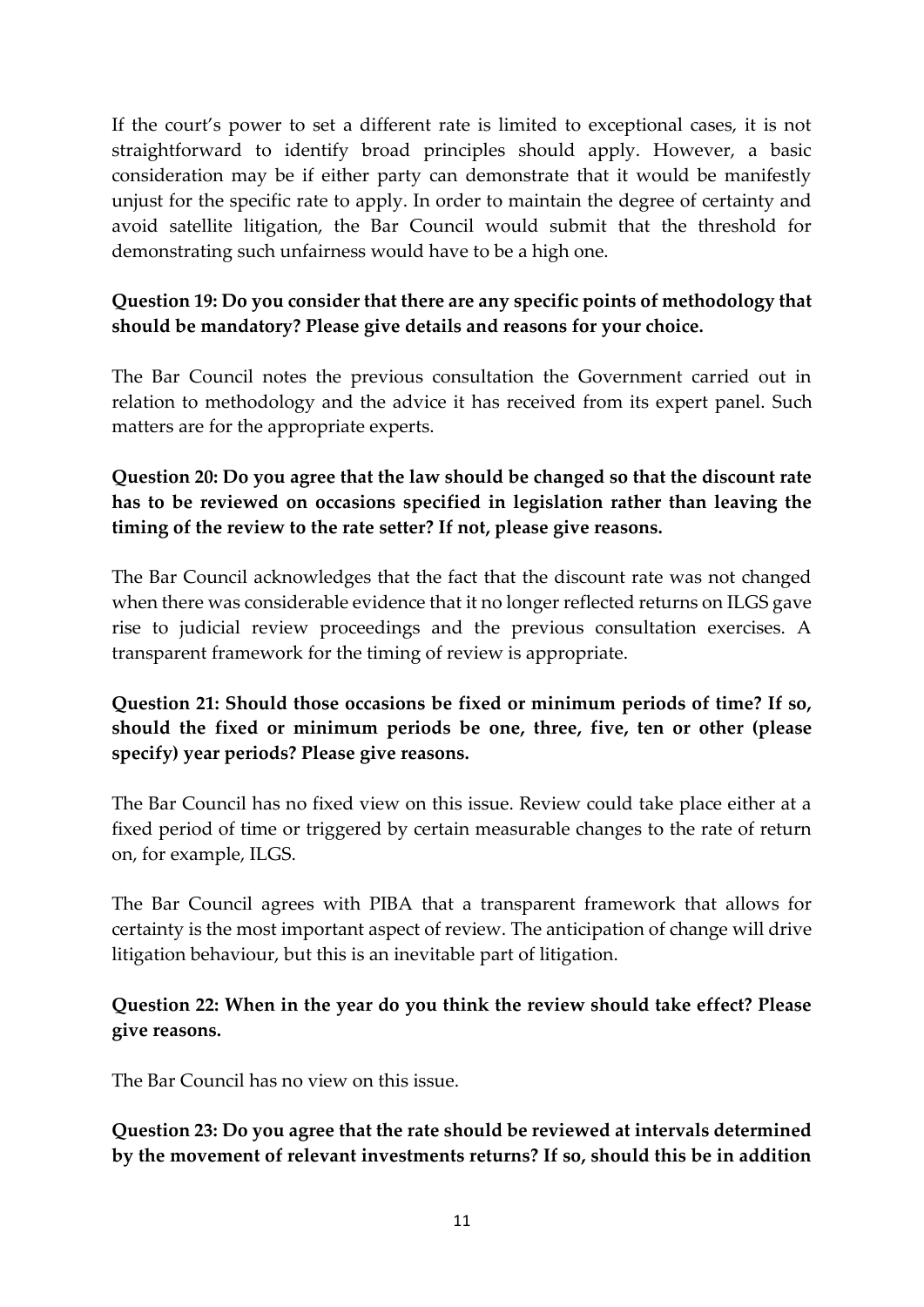### **to timed intervals or instead of them? What do you think the degree of deviation should trigger the review?**

The Bar Council expresses no view on this for the reasons set out at Question 21.

#### **Question 24: Do you agree that there should be a power to set new triggers for when the rate should be reviewed? If not, please give reasons.**

The Bar Council expresses no view on this for the reasons set out at Question 21.

#### **Question 25: Do you consider that there should be transitional provisions when a new rate is commenced? If so, please specify what they should be and give reasons.**

The Bar Council expresses no view on this issues and notes the diversity of views expressed by PIBA members.

#### **Question 26: Do you consider that the discount rate should be set by:**

- **(a) A panel of independent experts? If so, please indicate how the panel should be made up.**
- **(b) A panel of independent experts subject to agreement of another person? If so, on what terms and whom? Would your answers to the questions above about a panel differ depending on the extent of the discretion given to the panel? If so, please give details.**
- **(c) The Lord Chancellor and her counterparts in Scotland or another nominated person following advice from an independent expert panel? If so, on what terms?**
- **(d) The Lord Chancellor and her counterparts in Scotland as at present?**
- **(e) Someone else? If so, please give details.**

The Bar Council accepts that the legislative framework for setting the discount rate must be decided by Parliament. However, independent expert advice must play a central role in how the discount rate is set in the future. We defer to Parliament in deciding whether or not this is best achieved by the rate being set by an independent panel, another body, or the Lord Chancellor. The Bar Council observes that in setting the current rate the Lord Chancellor expressly acknowledged that her decision was mandated by the current legal framework, and the key is that any future legal framework should be clear and it is applied in a fully transparent manner.

### **Question 27: Do you consider that the current law relating to PPOs is satisfactory and does not require change? Please give reasons.**

The Bar Council does not consider that the current law relating to PPOs requires further clarification.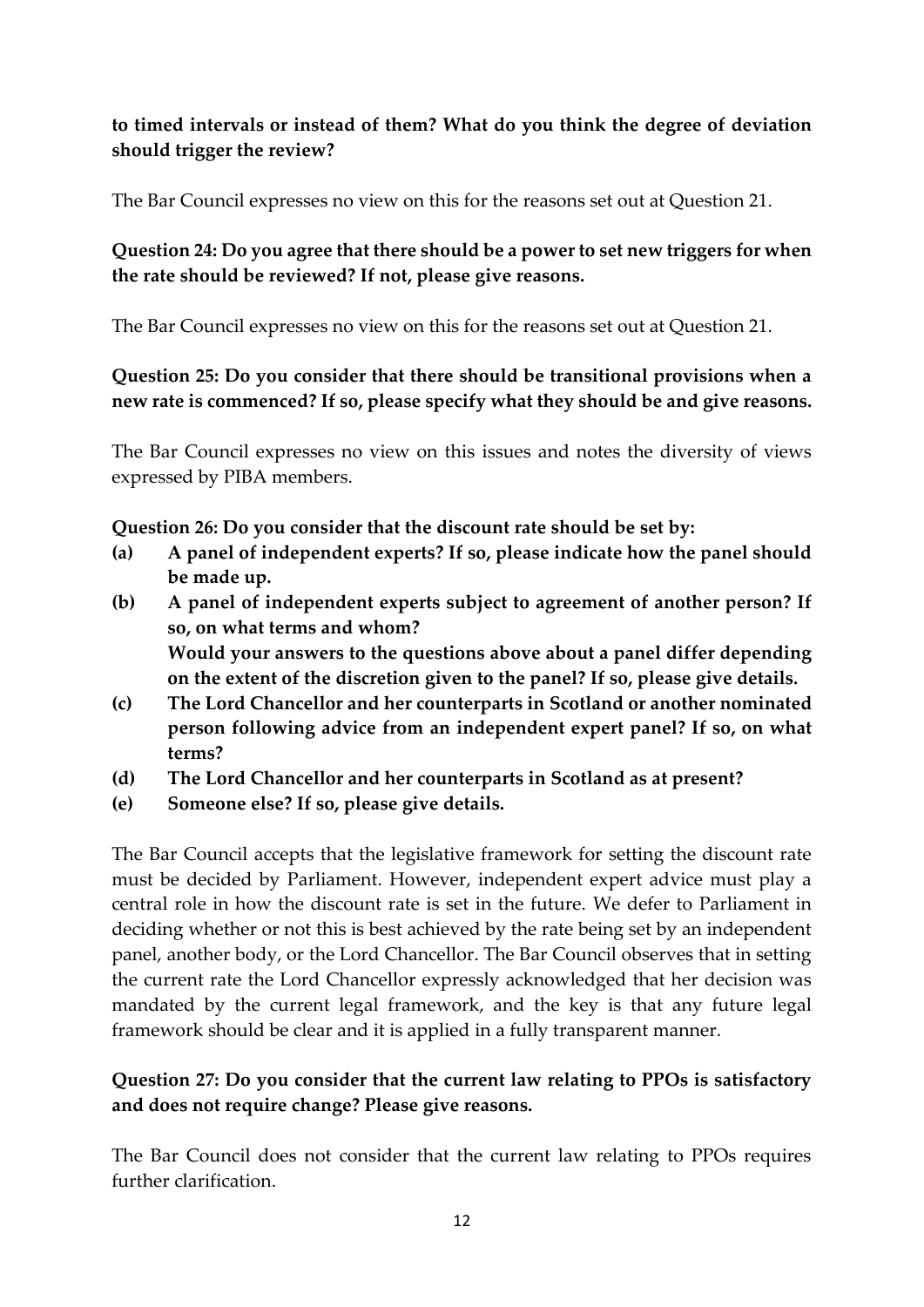**Question 28: Do you consider that the current law relating to PPOs requires clarification as to when the court should award a PPO? If so, what clarification do you consider necessary and how would you promulgate it?**

The Bar Council does not consider that the current law relating to PPOs requires further clarification.

# **Question 29: Do you consider that the current law relating to PPOs should be changed by creating a presumption that if a secure PPO is available it should be awarded by the court? If so, how should the presumption be applied and on what grounds could it be rebutted?**

The Bar Council agrees with PIBA that a presumption in favour of PPOs might be helpful in encouraging insurers to make more PPO offers, but its practical effect is likely to outweigh such benefits as a PPO will not be appropriate in many (if not most cases) and for many heads of loss; any threshold for such a presumption is likely to complicate settlement negotiations; increased costs will be incurred in having to deal with this issue and in administering PPOs; and there is an increased risk of satellite litigation. In practice the operation of such a presumption is likely to be highly contentious.

# **Question 30: Do you consider that the current law relating to PPOs should be changed by requiring the court to order a PPO if a secure PPO is available? If so, what conditions should apply?**

The Bar Council does not support the suggestion that the court should require a PPO when available and secure. The court must have a wide discretion to take all the circumstances of the case into account, including the claimant's views on the suitability and appropriateness of a lump sum or PPO.

# **Question 31: Do you consider that the cost of providing PPOs could be reduced? If so, how.**

The Bar Council would defer to other stakeholders who are better placed to answer this question with evidence. However, any reduction in the costs associated with PPOs would be welcome.

### **Question 32: Please provide details of any costs and benefits that you anticipate would arise as a result of any of the approaches described above.**

The Bar Council is unable to assist in providing evidence in relation to this question.